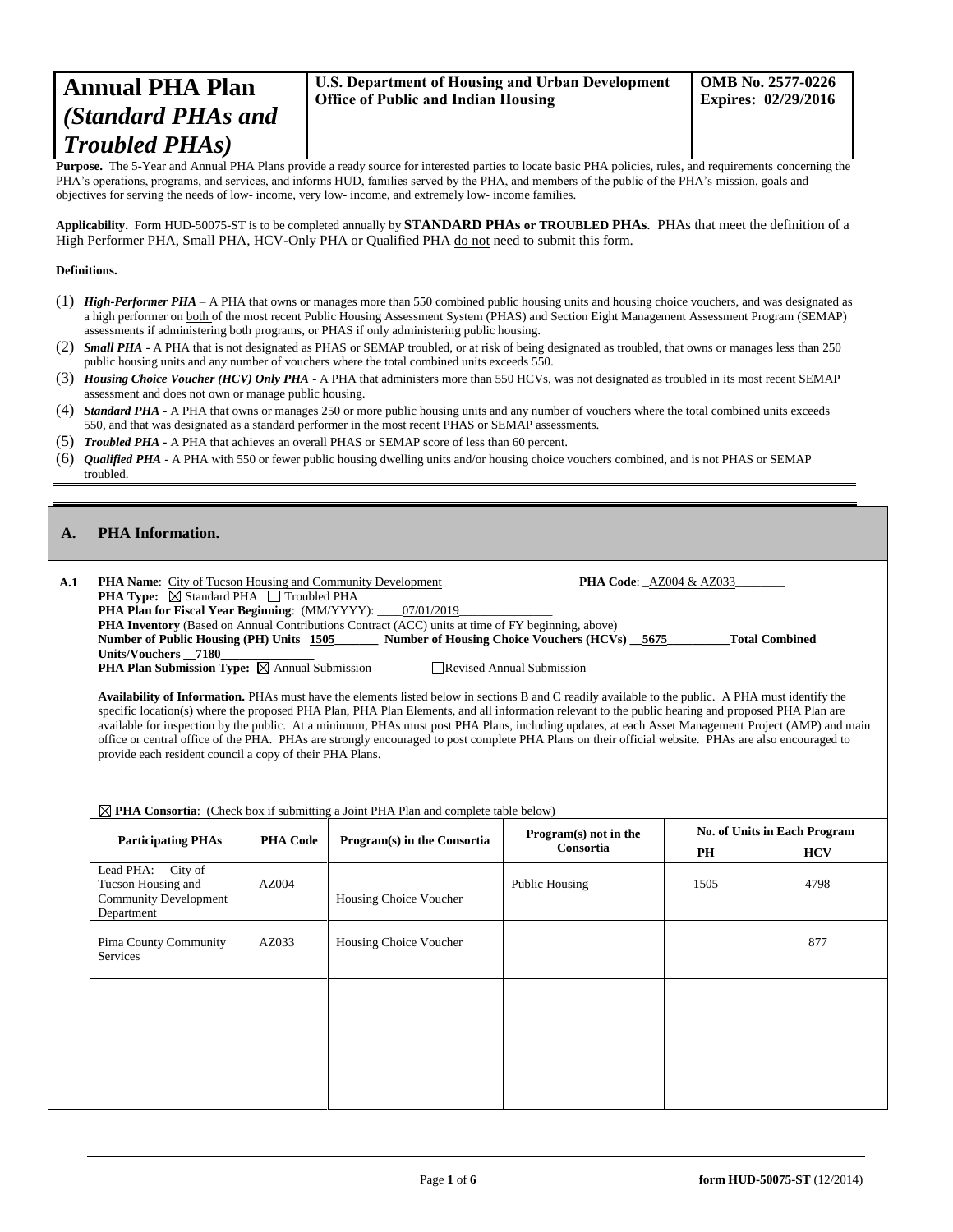| <b>B.</b>   Annual Plan Elements |  |
|----------------------------------|--|
|                                  |  |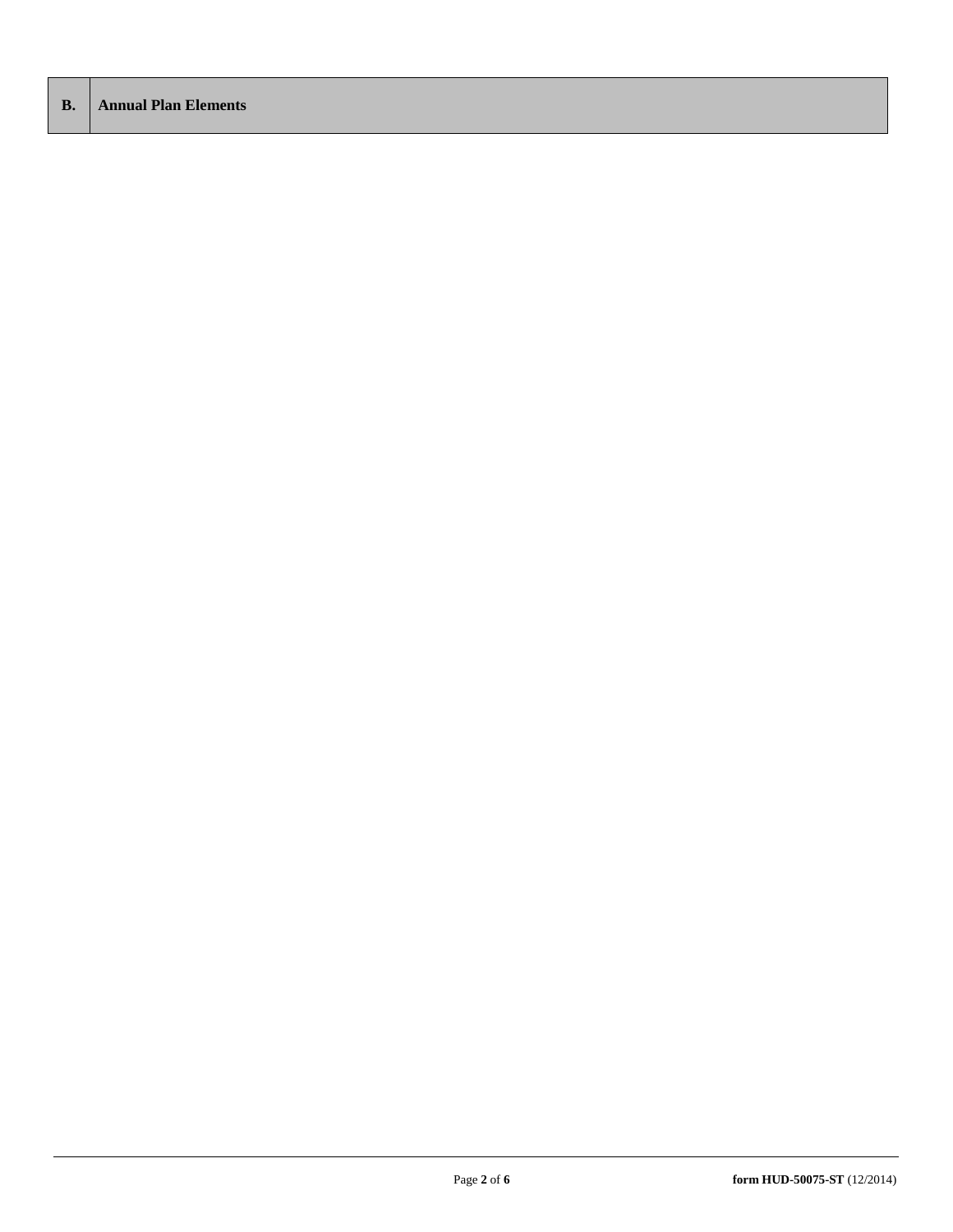| <b>B.1</b> | <b>Revision of PHA Plan Elements.</b>                                                                                                                                                                                                                                                                                                                                                                                                                                                                                                 |
|------------|---------------------------------------------------------------------------------------------------------------------------------------------------------------------------------------------------------------------------------------------------------------------------------------------------------------------------------------------------------------------------------------------------------------------------------------------------------------------------------------------------------------------------------------|
|            | Have the following PHA Plan elements been revised by the PHA?<br>(a)                                                                                                                                                                                                                                                                                                                                                                                                                                                                  |
|            | Y<br>N<br>⋈<br>Statement of Housing Needs and Strategy for Addressing Housing Needs<br>Deconcentration and Other Policies that Govern Eligibility, Selection, and Admissions.<br>⊠<br>Financial Resources.<br>⋉<br>Rent Determination.<br>IХI<br>⋉<br>Operation and Management.<br>⊠<br>Grievance Procedures.<br>⋉<br>Homeownership Programs.<br>Community Service and Self-Sufficiency Programs.<br>Safety and Crime Prevention.<br>Pet Policy.<br>Asset Management.<br>Substantial Deviation.<br>Significant Amendment/Modification |

(b) If the PHA answered yes for any element, describe the revisions for each revised element(s):

**Statement of Housing Needs and Strategy for Addressing Housing** Need – there is a need for 50,000 housing units based on the census data related to cost burden. In addition, there is a need for ADA accessible units preferably for larger bedroom sizes. To support the development of additional affordable housing units the PHA will expand Project-Based voucher opportunities to align with the Low Income Tax Credit applications. In addition, the Public Housing Program will continue to use Capital Funds to modify Public Housing units to ADA accessibility.

|                                     |           | <b>HUD Table 6 - Total Households Table (Pima County)</b> |           |             |          |
|-------------------------------------|-----------|-----------------------------------------------------------|-----------|-------------|----------|
| AMI                                 | $0 - 30%$ | $>30-50\%$                                                | $>50-80%$ | $>80-100\%$ | $>100\%$ |
| Households                          | 44,277    | 42,424                                                    | 61,210    | 37,219      | 382,380  |
| Small Family                        | 12,195    | 12,239                                                    | 20,930    | 12,488      | 148,781  |
| Large Family                        | 3,780     | 3,438                                                     | 5,620     | 3,049       | 30,702   |
| At least 1 person 62-74 yrs         | 6,038     | 8,165                                                     | 11,534    | 7,645       | 77,400   |
| At least 1 person age $75 +$        | 4,866     | 8,191                                                     | 9,473     | 5,085       | 48,024   |
| At least 1 child $\leq$ 0.6 yrs old | 8,112     | 6,759                                                     | 11,328    | 5,265       | 51,036   |
| Data Source: 2007-11 CHAS           |           |                                                           |           |             |          |

| HUD Table 7 – Other Housing Problems Table Pima County (2007-11 CHAS) |           |               |               |                |       |             |               |               |                |       |
|-----------------------------------------------------------------------|-----------|---------------|---------------|----------------|-------|-------------|---------------|---------------|----------------|-------|
|                                                                       |           | Renter        |               |                |       | Owner       |               |               |                |       |
|                                                                       | $0 - 30%$ | $>30-$<br>50% | $>50-$<br>80% | $>80-$<br>100% | Total | $0-$<br>30% | $>30-$<br>50% | $>50-$<br>80% | $>80-$<br>100% | Total |
| Substandard                                                           | 659       | 408           | 524           | 255            | 1,846 | 240         | 209           | 158           | 87             | 694   |
| Severely<br>Overcrowded                                               | 953       | 865           | 630           | 75             | 2,523 | 232         | 283           | 119           | 124            | 758   |
| Overcrowded                                                           | 1,855     | 1,600         | 1,415         | 480            | 5,350 | 372         | 543           | 1,195         | 484            | 2,594 |

|                           |            |                     | Pima County Renter Cost Burden and Severe Cost Burden by Income                         |             |                             |  |
|---------------------------|------------|---------------------|-----------------------------------------------------------------------------------------|-------------|-----------------------------|--|
|                           | $0 - 30\%$ | $>30\% - 50\%$      | $>50-80\%$                                                                              | $>80-100\%$ | $>100\%$                    |  |
| No Cost Burden            | 7.000      | 3.320               | 13.915                                                                                  | 10,060      | 37,665                      |  |
| Cost Burden               | 2.040      | 10.080              | 13.075                                                                                  | 3.880       | 2.105                       |  |
| Severe Cost Burden        | 21,200     | 9,880               | 2,645                                                                                   | 390         | 470                         |  |
| Total                     | 30,240     | $23,280$ age 3 of 6 | 29,635                                                                                  | 14,330      | form0HHD-50075-ST (12/2014) |  |
| Cost Burden<br>Percentage | 76.85%     | 85.7%               | 53%                                                                                     | 29.8%       | 6.3%                        |  |
|                           |            |                     | Data Source: 2007-11 CHAS EV 2015-2019 City of Tucson and Pima County Consolidated Plan |             |                             |  |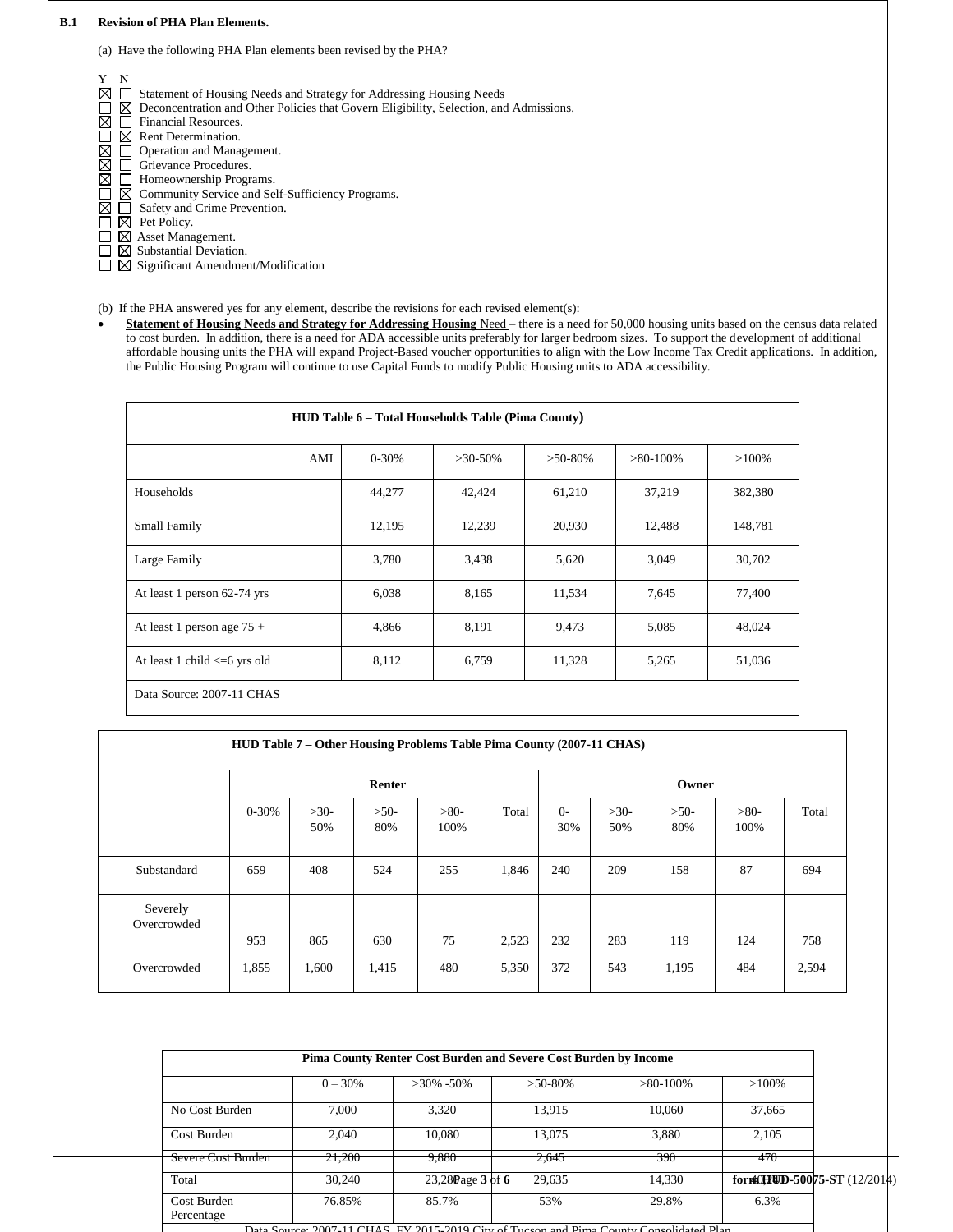| B.2 | <b>New Activities.</b>                                                                                                                                                                                                                                                                                                                                                                                                                                                                                                                                                                                                                                                                                                                                                                                                                                                                                                                                                                                     |
|-----|------------------------------------------------------------------------------------------------------------------------------------------------------------------------------------------------------------------------------------------------------------------------------------------------------------------------------------------------------------------------------------------------------------------------------------------------------------------------------------------------------------------------------------------------------------------------------------------------------------------------------------------------------------------------------------------------------------------------------------------------------------------------------------------------------------------------------------------------------------------------------------------------------------------------------------------------------------------------------------------------------------|
|     | (a) Does the PHA intend to undertake any new activities related to the following in the PHA's current Fiscal Year?                                                                                                                                                                                                                                                                                                                                                                                                                                                                                                                                                                                                                                                                                                                                                                                                                                                                                         |
|     | Y N<br>$\boxtimes \square$ Hope VI or Choice Neighborhoods.<br>⊠<br>Mixed Finance Modernization or Development.<br>$\Box$ Demolition and/or Disposition.<br>⊠<br>$\boxtimes$ Designated Housing for Elderly and/or Disabled Families.<br>П<br>$\boxtimes$ Conversion of Public Housing to Tenant-Based Assistance.<br>П<br>$\boxtimes$ Conversion of Public Housing to Project-Based Assistance under RAD.<br>⊠<br>□ Occupancy by Over-Income Families.<br>⊠ Occupancy by Police Officers.<br>$\Box$<br>$\boxtimes$ Non-Smoking Policies.<br>Ш<br>Project-Based Vouchers.<br>⊠<br>□ Units with Approved Vacancies for Modernization.<br>⊠<br>Other Capital Grant Programs (i.e., Capital Fund Community Facilities Grants or Emergency Safety and Security Grants).<br>⊠                                                                                                                                                                                                                                   |
|     | Hope VI or Choice Neighborhoods – the PHA was awarded the Planning Action grant for Tucson House and is currently working on the<br>$\bullet$<br>transformation. The PHA has continued to investigate the options for making the needed improvements to Tucson House, and is considering a<br>resubmission of a grant application under the Choice Neighborhoods program and the possibility of a RAD conversion. The intent is to plan for the<br>transformation of to address the aged building systems including HVAC, domestic water distribution, fire suppression, electrical and other special<br>building components. The PHA will also include energy conservation and finishes. Should the PHA need to demolish or dispose of any Public<br>Housing property after selecting a co-developer partner and developing a rehabilitation or redevelopment plan the PHA will undergo a Significant<br>Amendment to the PHA plan to specifically identify the property and partner with a Co-Devleoper. |
|     | The PHA will also work with a Co-Developer to assist with identifying the physical needs of the units and develop a plan to address the needs<br>$\bullet$<br>identified.                                                                                                                                                                                                                                                                                                                                                                                                                                                                                                                                                                                                                                                                                                                                                                                                                                  |
|     | Mixed Finance Modernization or Development - The Agency will continue to request approved vacancies for modernization purposes. A current<br>$\blacksquare$<br>need to convert public housing units for ADA accessibility will generate these requests along with any other capital needs that may arise                                                                                                                                                                                                                                                                                                                                                                                                                                                                                                                                                                                                                                                                                                   |
|     | Units with Approved Vacancies for Modernization – as needed the Agency will continue to request approved vacancies for modernization<br>$\bullet$<br>purposes.                                                                                                                                                                                                                                                                                                                                                                                                                                                                                                                                                                                                                                                                                                                                                                                                                                             |
|     | <b>Occupancy by Over-Income Families</b> – the PHA will follow the Federal Register dated 07/26/2018 related to income over 120% of the AMI.<br>$\bullet$                                                                                                                                                                                                                                                                                                                                                                                                                                                                                                                                                                                                                                                                                                                                                                                                                                                  |
|     | Other Capital Grant Programs - the Agency will continue to apply for the CFP Emergency Safety and Security Grant. The current focus is the three<br>$\bullet$<br>high rise buildings due to the increase in criminal activity with the installation of a security system that is used in lieu of security guards. It is the intent<br>of the Agency to provide additional security cameras with taping capabilities. This assists the police department in identifying those involved in the<br>activity. The PHA was awarded the grant for El Portal/Posadas 60 Public Housing units                                                                                                                                                                                                                                                                                                                                                                                                                      |
|     | <b>Other Agency Activities:</b><br>$\bullet$<br>With the conversion to Emphysis Elite the PHA will move to an online applicant portal; streamline recertification process online as well as<br>allowing referring agencies to provide information electronically through the portal for persons they represent<br>The PHA will partner with Compass Court to allow for referrals to the HPP program; the targeted participants will be those that have co-<br>occurring clinical issues; the referrals will be provided by the Judge of the Court.                                                                                                                                                                                                                                                                                                                                                                                                                                                         |
|     | (b) If any of these activities are planned for the current Fiscal Year, describe the activities. For new demolition activities, describe any public housing<br>development or portion thereof, owned by the PHA for which the PHA has applied or will apply for demolition and/or disposition approval under section 18<br>of the 1937 Act under the separate demolition/disposition approval process. If using Project-Based Vouchers (PBVs), provide the projected number of<br>project based units and general locations, and describe how project basing would be consistent with the PHA Plan.                                                                                                                                                                                                                                                                                                                                                                                                        |
|     | <b>Project-Based Vouchers</b> – the PHA continues to expand housing opportunities with additional Project-Based voucher; Tucson (AZ004) has been<br>$\bullet$<br>approved for 500 and Pima 50; would like to add an additional 100 for the Tucson (AZ004) and 50 for Pima County (AZ033).                                                                                                                                                                                                                                                                                                                                                                                                                                                                                                                                                                                                                                                                                                                  |
|     | The PHA may partner with Chicanos por la Causa fon the HUD EnVision Center Demonstration for support services focusing on the four pillars of<br>$\bullet$<br>economic empowerment, educational advancement, health and wellness, and character and leadership.                                                                                                                                                                                                                                                                                                                                                                                                                                                                                                                                                                                                                                                                                                                                            |
|     | <b>Civil Rights Certification.</b>                                                                                                                                                                                                                                                                                                                                                                                                                                                                                                                                                                                                                                                                                                                                                                                                                                                                                                                                                                         |
|     | Form HUD-50077, PHA Certifications of Compliance with the PHA Plans and Related Regulations, must be submitted by the PHA as an electronic<br>attachment to the PHA Plan.                                                                                                                                                                                                                                                                                                                                                                                                                                                                                                                                                                                                                                                                                                                                                                                                                                  |

- 1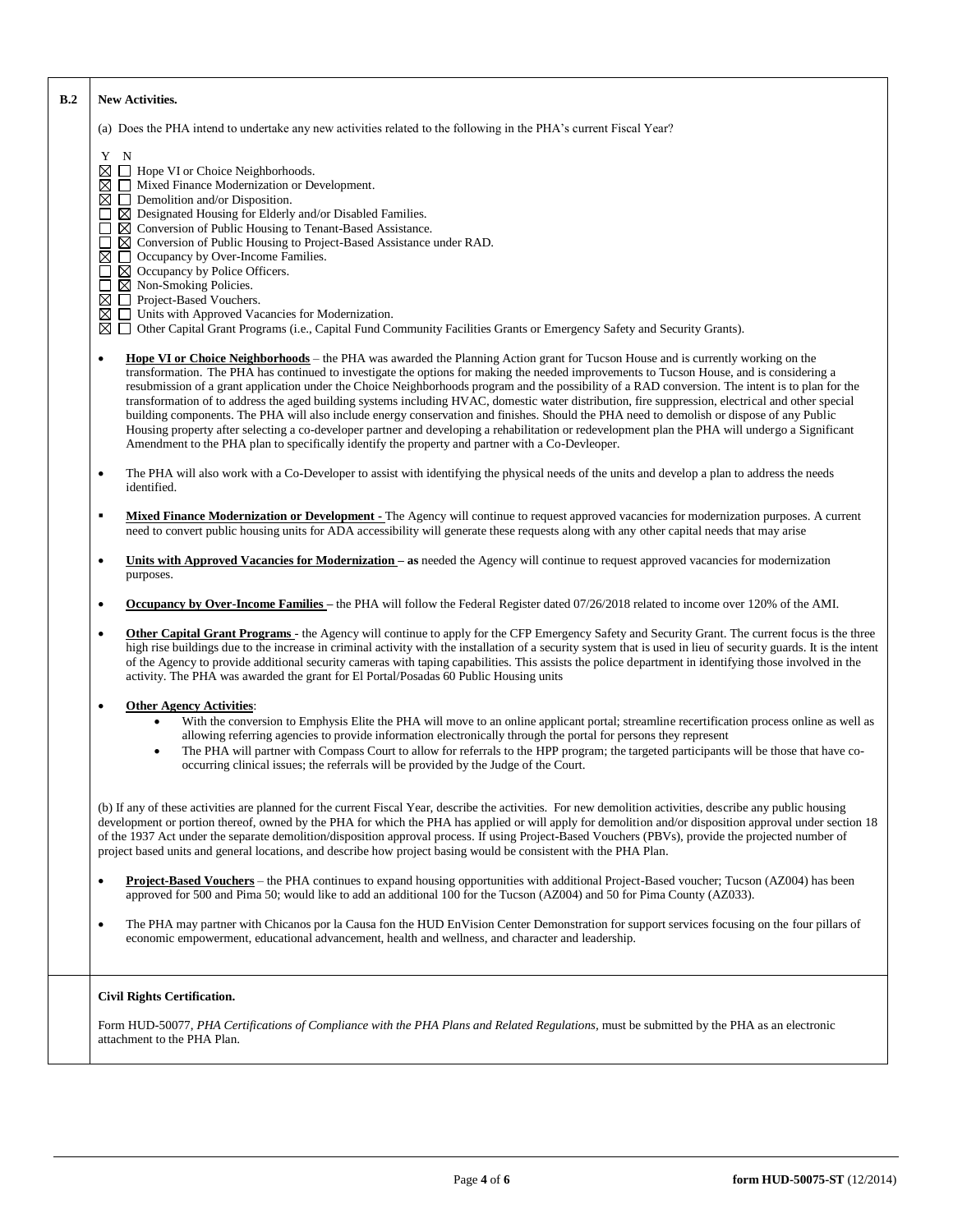| B.4        | <b>Most Recent Fiscal Year Audit.</b>                                                                                                                                                                                                                                                                                                                                    |  |  |  |  |  |  |
|------------|--------------------------------------------------------------------------------------------------------------------------------------------------------------------------------------------------------------------------------------------------------------------------------------------------------------------------------------------------------------------------|--|--|--|--|--|--|
|            | (a) Were there any findings in the most recent FY Audit?                                                                                                                                                                                                                                                                                                                 |  |  |  |  |  |  |
|            | Y N<br>⊠ □                                                                                                                                                                                                                                                                                                                                                               |  |  |  |  |  |  |
|            | If yes, please describe: The City of Tucson Audit completed for FYE17 included a finding related to the CFDA number 95.001 for the High<br>(b)<br>Intensity Drug Trafficking Areas Program was not included in the sub-award grant agreements.                                                                                                                           |  |  |  |  |  |  |
| B.5        | Progress Report.                                                                                                                                                                                                                                                                                                                                                         |  |  |  |  |  |  |
|            | Provide a description of the PHA's progress in meeting its Mission and Goals described in the PHA 5-Year and Annual Plan.                                                                                                                                                                                                                                                |  |  |  |  |  |  |
|            | The City of Tucson Housing and Community Public Housing Program was awarded the Choice Neighborhood Planning Action grant for Tucson<br>(1)<br>House (included in other City of Tucson activities "dubbed" as the "Thrive in the '05)                                                                                                                                    |  |  |  |  |  |  |
|            | The PHA was awarded the CFP Emergency Safety and Security Grant for the 60 El Posadas/El Portal public housing units<br>(2)                                                                                                                                                                                                                                              |  |  |  |  |  |  |
|            | The Agency applied for Job Plus Grants for service area of the East side of Tucson (AMP 5 &6); notification was received that we were not<br>(3)<br>awarded the grant.                                                                                                                                                                                                   |  |  |  |  |  |  |
|            | The PHA implemented a new program software entitled Emphasys Elite to assist with improved program operations<br>(4)                                                                                                                                                                                                                                                     |  |  |  |  |  |  |
|            | Implemented Smoke Free Policy effective 07/01/2018<br>(5)                                                                                                                                                                                                                                                                                                                |  |  |  |  |  |  |
|            | Partnership developed with Arizona Complete Health to provide referrals for the NEDS II voucher - the partnership allows for direct contact for<br>(6)<br>those persons transitioning from nursing homes or healthcare institutions; in addition, we will be working with Arizonia Health Systems to assist<br>with additional Coordinated Entry efforts associated with |  |  |  |  |  |  |
|            | The PHA has developed the Master Developer RFQ and is currently working through the finals stages with legal to post for proposals; target<br>(7)<br>date to post will 06/30/2019                                                                                                                                                                                        |  |  |  |  |  |  |
|            |                                                                                                                                                                                                                                                                                                                                                                          |  |  |  |  |  |  |
| <b>B.6</b> | <b>Resident Advisory Board (RAB) Comments.</b>                                                                                                                                                                                                                                                                                                                           |  |  |  |  |  |  |
|            | (a) Did the RAB(s) provide comments to the PHA Plan?                                                                                                                                                                                                                                                                                                                     |  |  |  |  |  |  |
|            | meeting was conducted on March 7, 2019 and there were no questions related to plan changes<br>Y<br>N<br>$\boxtimes$<br>□                                                                                                                                                                                                                                                 |  |  |  |  |  |  |
|            | If yes, comments must be submitted by the PHA as an attachment to the PHA Plan. PHAs must also include a narrative describing their analysis<br>(c)<br>of the RAB recommendations and the decisions made on these recommendations.                                                                                                                                       |  |  |  |  |  |  |
| B.7        | <b>Certification by State or Local Officials.</b>                                                                                                                                                                                                                                                                                                                        |  |  |  |  |  |  |
|            | Form HUD 50077-SL, Certification by State or Local Officials of PHA Plans Consistency with the Consolidated Plan, must be submitted by the PHA as an<br>electronic attachment to the PHA Plan.                                                                                                                                                                           |  |  |  |  |  |  |
| B.8        | <b>Troubled PHA.</b><br>(a) Does the PHA have any current Memorandum of Agreement, Performance Improvement Plan, or Recovery Plan in place?<br>Y<br>N N/A<br>⊠ □<br>$\Box$                                                                                                                                                                                               |  |  |  |  |  |  |
|            | (b) If yes, please describe:                                                                                                                                                                                                                                                                                                                                             |  |  |  |  |  |  |